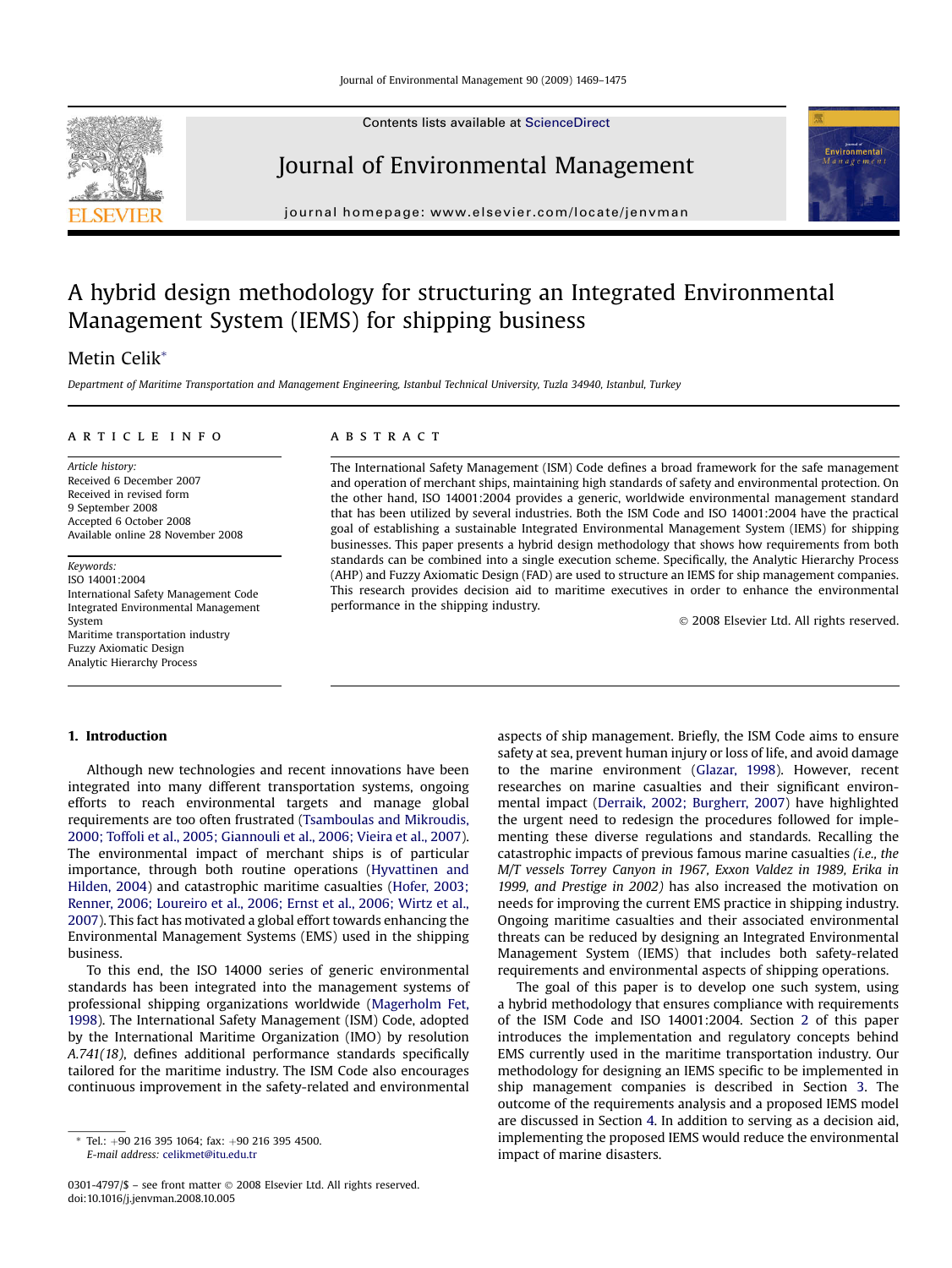### <span id="page-1-0"></span>2. A brief overview of current EMS applications

The requirements of an EMS include organizational procedures, responsibilities, processes, and other necessities for systematically implementing corporate environmental policies [\(Begley, 1996;](#page--1-0) [Bergeron, 1997; Fresner, 1998\)](#page--1-0). Existing statutory procedures, pressure from international authorities, and increasing environmental threats have forced most organizations to adopt some forms of EMS as an integral part of their strategies to reduce environmental risks. This trend can be seen through organizational behaviors of several global industries ([Chen, 1997](#page--1-0)). To investigate current EMS implementations, [Hui et al. \(2001\)](#page--1-0) carried out an industry-based survey of manufacturing companies using the Analytic Hierarchy Process (AHP). Based on these results, environmental conservation was cited as the prevailing motivator used in EMS implementations.

Integrating an analytical model into an EMS has been shown to increase its consistency of implementation. For example, [Lozano](#page--1-0) [and Valles \(2007\)](#page--1-0) proposed the SWOT (Strengths, Weaknesses, Opportunities, and Threats) methodology to analyze the strategic consequences of EMS implementations used by local public administrations. The integration of an Environmental Impact Assessment (EIA) report can be cited as another integrated mechanism [\(Sebastiani et al., 2001](#page--1-0)) to increase EMS performance. In practice, the design, development, and implementation of Integrated Management Systems (IMS) with respect to quality, risk, safety, health, and environmental concerns require great know-how, professional human resources [\(Jabbour and Santos,](#page--1-0) [2008](#page--1-0)), and a systematic approach [\(Holdsworth, 2003\)](#page--1-0) to be successful.

Despite the high level of motivation behind researches on EMS implementations in land-based industries, the academic literature on exploring the EMS practices in maritime transportation is scant. Environmental management in the shipping business requires the significant use of information technology (IT) [\(Smith,](#page--1-0) [1996\)](#page--1-0) to be effective, in addition to competent human resources in both managerial [\(Celik and Er, 2006](#page--1-0)) and operational ([Celik](#page--1-0) [et al., 2007a](#page--1-0)) activities. Recently, prestigious maritime classification societies have published technical guidelines for shipping management companies to help them establish an IMS. The guidelines of ABS (American Bureau of Shipping) for Marine Health, Safety, Quality, and Environmental Management (HSQE) can be cited as an example. The HSQE guidelines are based on coupling the ISM Code and the standards ISO 9001, ISO 14001, and OHSAS 18001.

The shipping companies have been forced by regulations to improve operational standards and enhance environmental protection [\(Mathiesen, 1994\)](#page--1-0). Coupling the ISM Code with ISO 14001:2004, the latest generic environmental management standards, provides additional challenges to shipping operators. At this point, many of the professional company have failed to establish sustainable IEMS. As mentioned earlier, the goal of this paper is to design an IEMS for the shipping business that combines the ISO 14001:2004 standard with the ISM Code. The most relevant previous research is that of [Thomas \(1998\)](#page--1-0), who proposed a framework for maximizing ISM compliance with ISO 14001. However, to be fully effective such research must be capable of quantifying the degree of compliance with ISO 14001:2004 and ISM Code requirements. The methodology proposed within this paper serves this purpose.

### 3. Designing an IEMS

Our hybrid methodology is designed to measure the degree of conformity between ISO 14001:2004 requirements and the ISM Code clauses. The latter set of requirements, being mandatory, will serve as the foundation of the proposed IEMS. The Analytic Hierarchy Process (AHP) and Fuzzy Axiomatic Design (FAD) are both used to increase the utility and consistency of the model.

### 3.1. Theory of AHP

The AHP is a tool for quantifying decision-making processes with multiple criteria ([Saaty, 1980, 1988, 1991\)](#page--1-0). It is based on computing a set of normalized eigenvectors, also called priority vectors, of the decision matrix ([Saaty, 1994](#page--1-0)). Table 1 illustrates Saaty's scale of measurement, which is used to quantify the relative importance of each pair of decision elements within the hierarchy.

[Golden et al. \(1989\)](#page--1-0) represent the mathematical concept of AHP as follows. First of all, a Decision Matrix (DM) is constructed using pairwise comparisons of n relevant criteria. The positive, reciprocal matrix  $DM = (a_{ii})$  is thus defined as

$$
DM = \begin{pmatrix} a_{11} & \cdots & a_{1n} \\ \vdots & \ddots & \vdots \\ a_{n1} & \cdots & a_{nn} \end{pmatrix}, \text{ where } a_{ij} = 1/a_{ji} \text{ for all } i, j = 1, 2, \ldots, n. \quad (1)
$$

The goal is to compute the vector of priorities  $w = (w_1, w_2, ..., w_n)$ that maximizes some predetermined goal. If the judgments were perfectly consistent, meaning that  $a_{ik}a_{ki} = a_{ii}$  for alli, j,  $k = 1, 2, ..., n$ , then the elements of the matrix could be expressed as  $a_{ii} = w_i/w_i$ . This can be demonstrated with the following formula:

$$
a_{ik}a_{kj} = w_i w_k / w_k w_j = w_i / w_j = a_{ij} \text{ for all } i, j, k = 1, 2, ..., n. (2)
$$

Normalizing any column  $i$  of the matrix DM thus yields the final weights:

$$
w_i = a_{ij} / \left(\sum_{k=1}^n a_{kj}\right) \text{ for all } i = 1, 2, ..., n. \tag{3}
$$

Errors in judgment are generally expected, however, so the weights obtained by column normalization may vary with the selected column. Saaty's eigenvector method is an approach to estimating the weights when there are errors in the judgment matrix. It computes w as the principal eigenvector of DM:  $DM_w = \lambda_{max}w$ , where  $\lambda_{\text{max}}$  is the maximum eigenvalue of DM. This is equivalent to the following formula:

$$
w_i = \frac{\sum_{j=1}^n a_{ij} w_j}{\lambda_{\text{max}}} \quad \text{for all } i = 1, 2, ..., n. \tag{4}
$$

The degree of inconsistency in the judgments can also be measured using the eigenvector method.  $\lambda_{\text{max}}$  is always greater than or equal to  $n$  for a positive, reciprocal matrix; furthermore, it is equal to  $n$  if and only if the  $a_{ii}$  are perfectly consistent (as defined above). The difference  $\lambda_{\text{max}} - n$  thus provides a useful measure of internal consistency. Specifically, Saaty defines the consistency index as

$$
CI = \frac{\lambda_{\max} - n}{n - 1}.
$$
\n(5)

Table 1

| Saaty's scale of measurement. |  |
|-------------------------------|--|
|                               |  |

| Intensity of importance Definition |                                                        |
|------------------------------------|--------------------------------------------------------|
|                                    | Equal importance                                       |
|                                    | Moderate importance of one over another                |
|                                    | Essential or strong importance                         |
|                                    | Very strong importance                                 |
|                                    | Extreme importance                                     |
| 2, 4, 6, 8                         | Intermediate values between the two adjacent judgments |